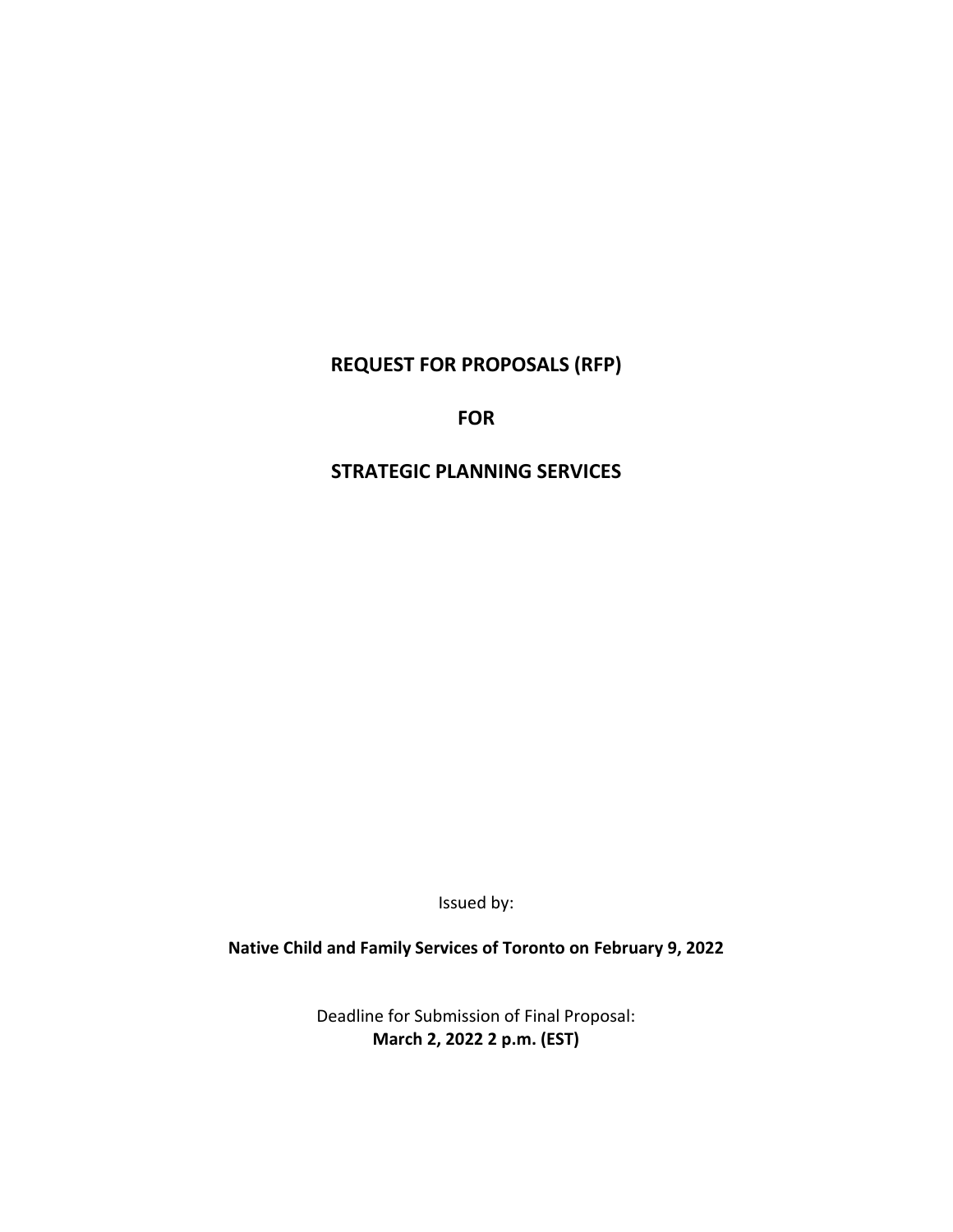# **TABLE OF CONTENTS**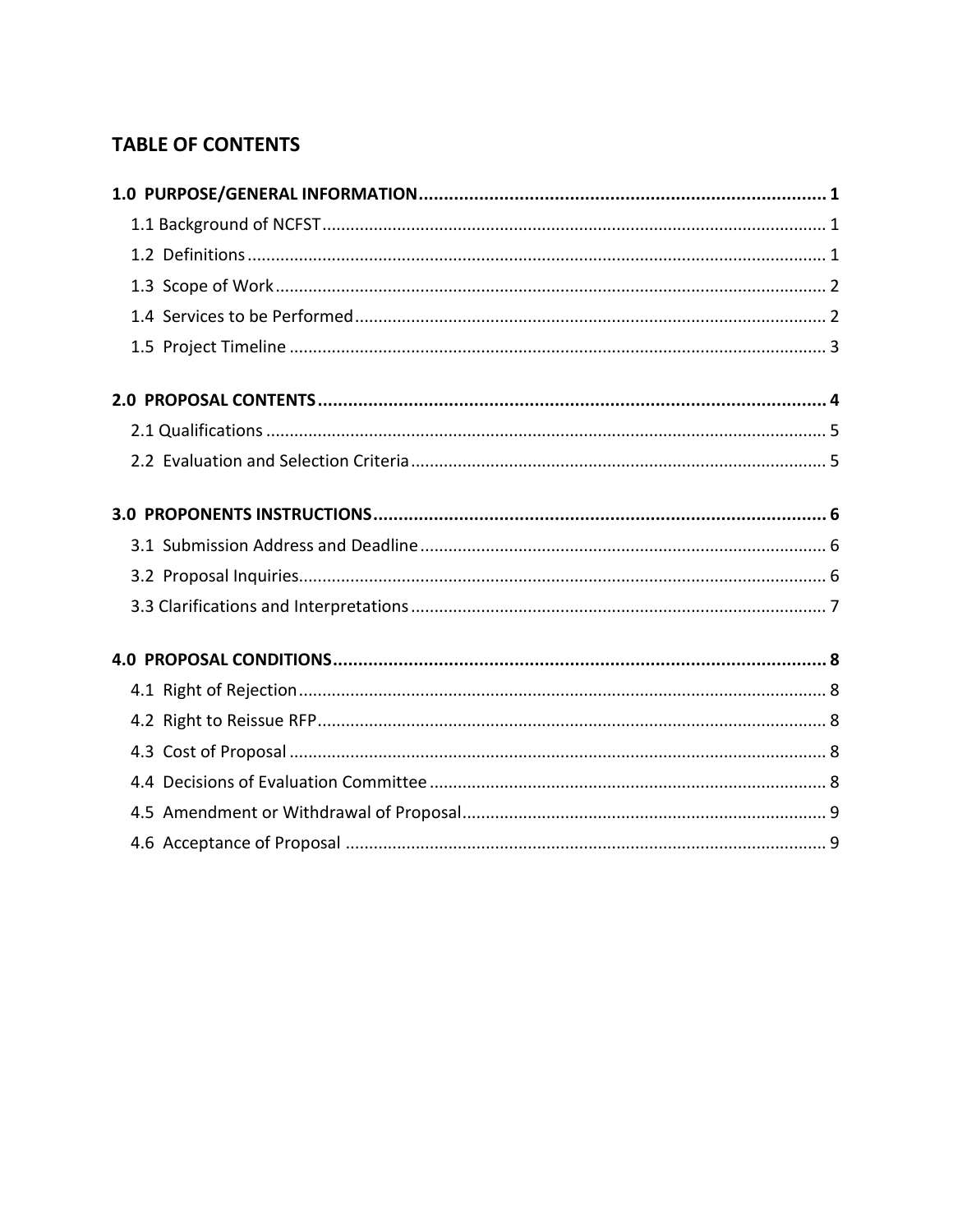## <span id="page-2-0"></span>**1.0 PURPOSE/GENERAL INFORMATION**

Native Child and Family Services of Toronto (NCFST) is requesting proposals from consulting firms to facilitate and prepare a strategic plan for the upcoming five years. The strategic plan will define a long-term vision for NCFST with clearly defined priorities for the period of 2022-2027.

The successful consultant must have an in-depth experience in strategic planning along with a strong understanding of Indigenous culture. The consultant must be able to facilitate the planning process, actively engage Knowledge Keepers, board members, staff, community and stakeholders to help create a clear, concise, actionable and measurable strategic plan.

## <span id="page-2-1"></span>**1.1 Background of NCFST**

NCFST provides holistic and integrated child welfare prevention and support services to Indigenous children and families in Toronto. Our work is grounded in a service model developed by the community through circle and ceremony more than three decades ago. NCFST's mission is to provide support, ensure safety and enhance the quality of life for Indigenous families, children, and youth within the Greater Toronto Area. Our Agency works within a holistic framework which builds on individual and family strengths and engages clients as partners in identifying issues and their solutions.

Over the last 4 years NCFST has grown from a \$30M agency with 250 staff to a \$50M+ agency with close to 400 staff. We now deliver more than 140 programs and services across 20 locations to more than 8,000 community members annually. The increase in revenue has also been associated with a steady expansion of our prevention and early intervention services and our work with community to transform/decolonize mainstream child welfare. We face challenging historical and contemporary contexts that create barriers to us further developing a positive reputation within the Indigenous community across the Greater Toronto Area.

Additional information can be found at [https://www.nativechild.org](https://www.nativechild.org/)

## <span id="page-2-2"></span>**1.2 Definitions**

For the purpose of this RFP:

- *I. "Administrator" means the person of who is responsible for the administration of the RFP process and the execution of the Agreement.*
- *II. "Evaluation Committee" means the Administrator.*
- *III. "Proposal" means the Proponent's written submission in response to this RFP.*
- *IV. "Proponent" means an individual, partnership, corporation or any other person who submits a Proposal in response to this RFP.*
- *V. "RFP" means this Request for Proposal and all addenda that may be issued in respect of the RFP prior to the submission deadline.*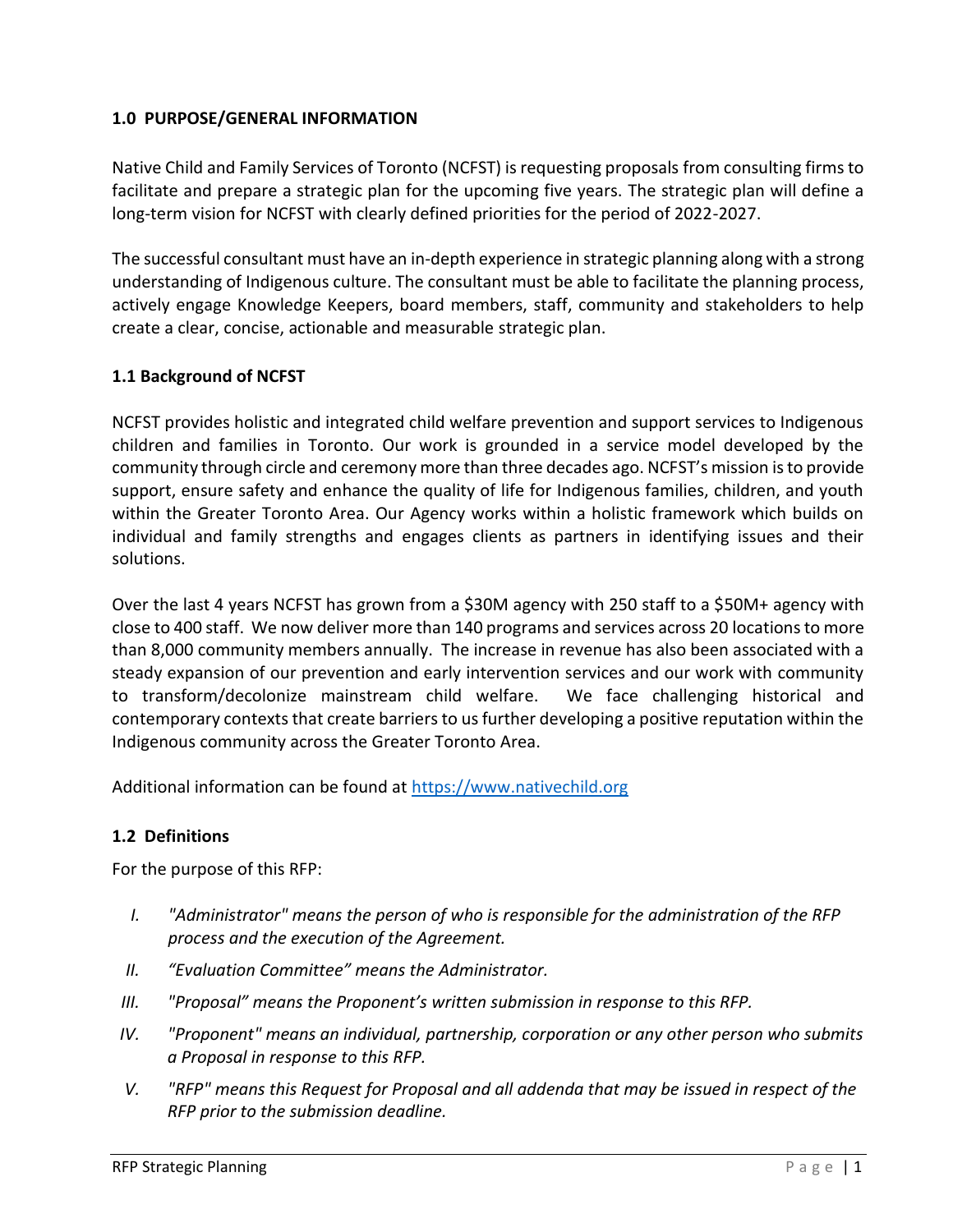- *VI. "Services" means the work, tasks, goods, materials or equipment to be performed or provided by the Proponent to deliver the scope of services as described in this RFP.*
- *VII. "Submission Deadline" means the date and time set out in the front page of this RFP.*
- *VIII. "MERX" is the MERX procurement and tendering portal.*

## <span id="page-3-0"></span>**1.3 Scope of Work**

The selected Consultant will work with NCFST to facilitate engagement sessions to create a strategic plan defining our organization's vision and guiding principles, develop objectives and priorities for the upcoming five years with realistic timelines.

Performance measures, indicators or deliverables should also be included wherever possible to ensure that progress can be reviewed, monitored and reported back to the community.

The Consultant will be required to facilitate a series of inclusive and interactive group engagement meetings that gather input in a prioritized manner with Knowledge Keepers, board members, staff, community, funders and other stakeholders.

Other potential forms of data collection or engagement might include the use of survey or other similar tools. Consultants are encouraged to put forth the most effective and efficient method of developing such a Plan in their proposal.

# <span id="page-3-1"></span>**1.4 Services to be Performed**

This project will be a collaborative process between the Board, Consultant, and staff. The purpose of this work is the following:

- Kick off meeting with board, executive leadership circle and Knowledge Keepers.
- Design and execution of a strategic visioning and planning process with a project plan and schedule
- Environmental scan of NCFST's internal and external environment using wide range of methodologies and techniques such as SWOT analysis
- Develop a two-day Board retreat for pre-approval
- Facilitate the two-day strategic planning retreat
- Engagement and consultation with NCFST's board, executive leadership circle and Knowledge Keepers and other stakeholders
- Design and facilitate strategic planning sessions with Board of Directors
- Prepare the draft strategic plan
- Meetings to present and discuss the draft final strategic plan
- Finalize strategic plan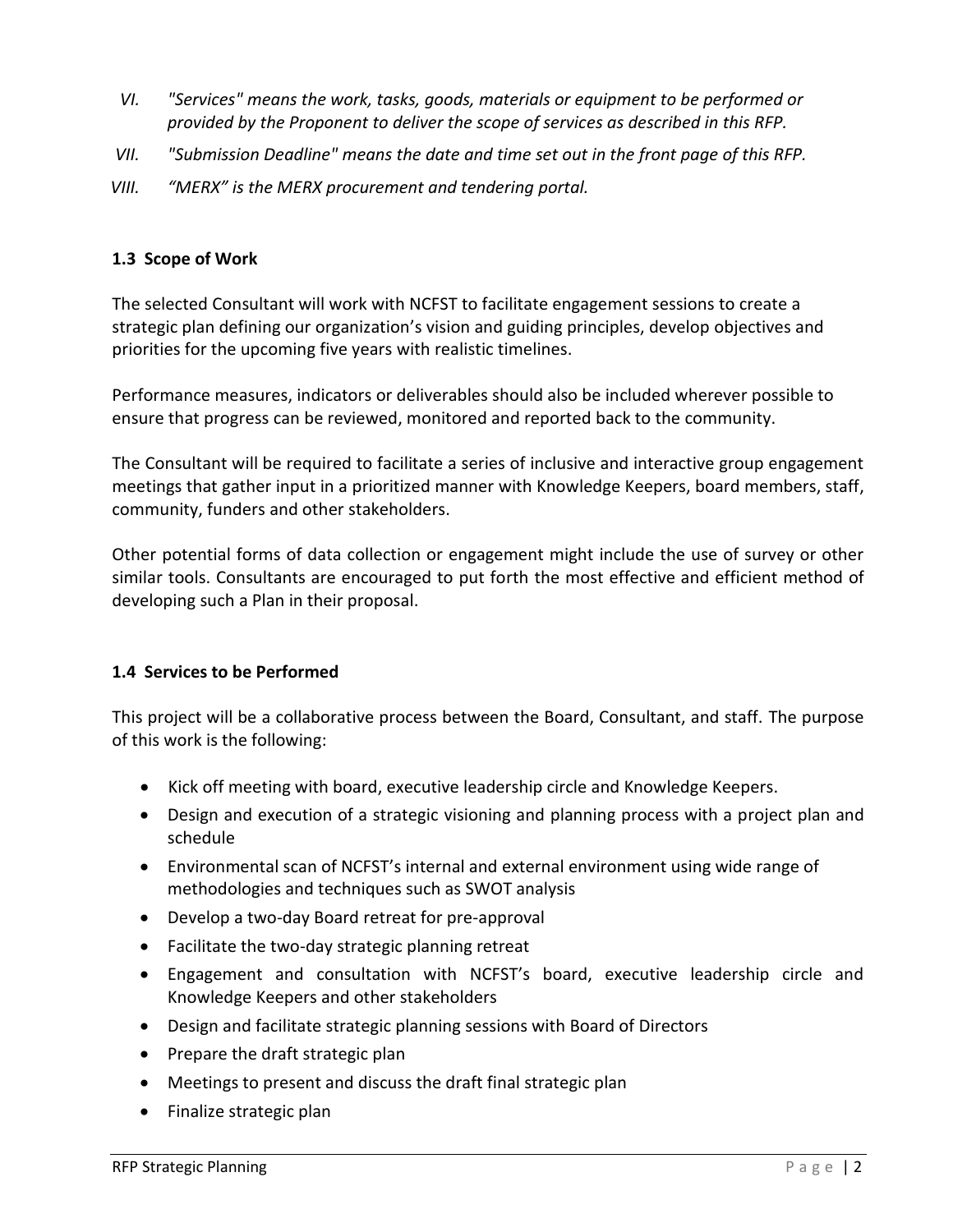The final version of the strategic plan should clearly reflect NCFST's strategic vision, goals and activities including key values and guiding principles to assist direction and decision making. The strategic plan should be clear and concise. It should also include a one-page summary that can be shared publicly with community, funders, staff and other stakeholders.

## <span id="page-4-0"></span>**1.5 Project Timeline**

The term of engagement is from March 15, 2022 until July 31, 2022 with the following major milestones as described below:

| Clarifying questions to be submitted by: | February 16, 2022 |
|------------------------------------------|-------------------|
| <b>RFP Submission deadline:</b>          | March 2, 2022     |
| Contract awarded:                        | March 8, 2022     |
| Work plan due date:                      | March 22, 2022    |
| Board retreat:                           | May 15, 2022      |
| Draft strategic plan completed:          | June 30, 2022     |
| Strategic plan finalized:                | July 31, 2022     |

Note that timelines are subject to change based on possible challenges presented by the ongoing COVID-19 Pandemic.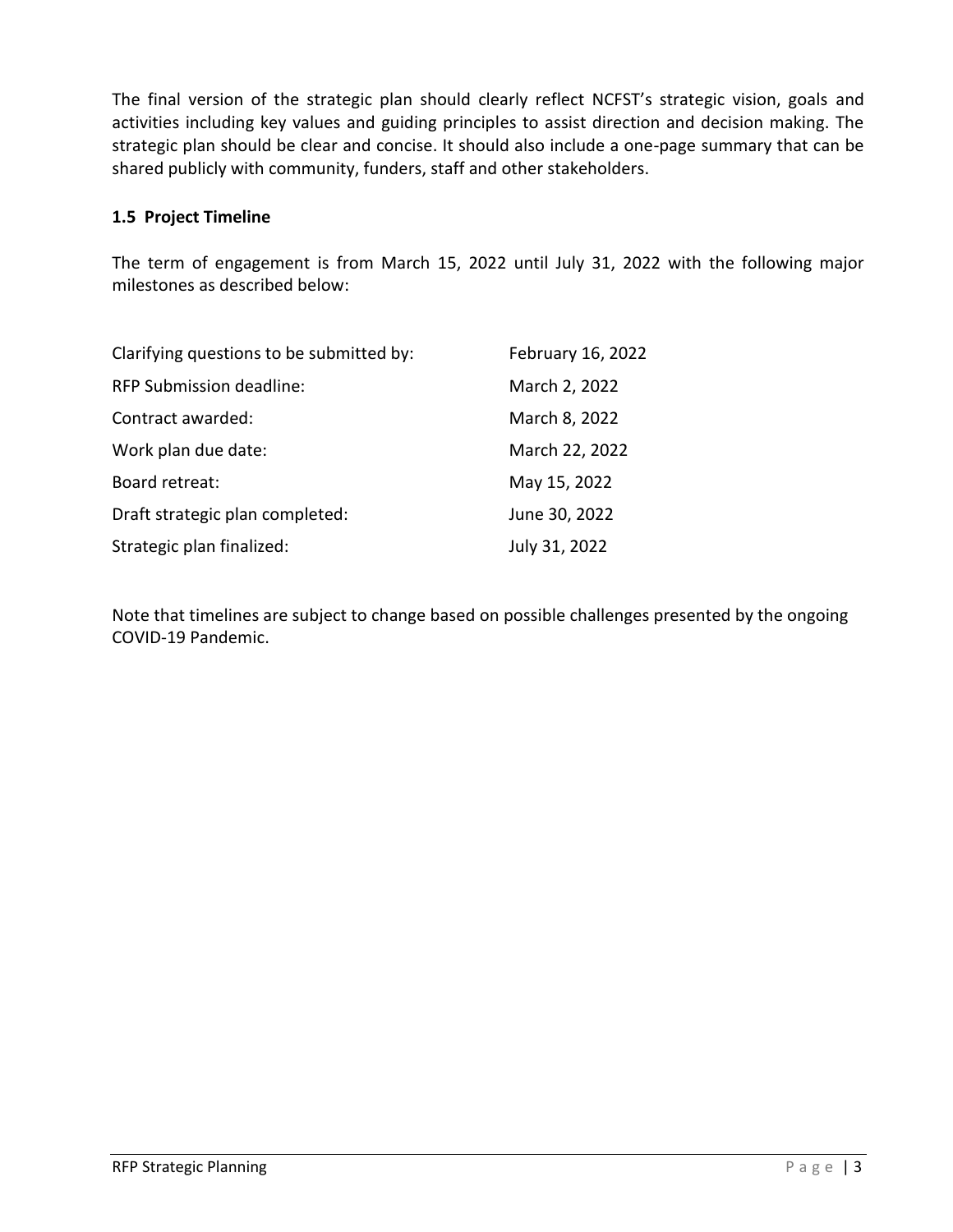#### <span id="page-5-0"></span>**2.0 PROPOSAL CONTENTS**

In order to make the evaluation process efficient and obtain maximum comparability, NCFST requires that all responses to the RFP be organized in the manner and format described below:

#### **A. Executive Summary**

A description of the understanding of the work to be performed including estimated hours, the ability to perform the work within the time frame provided and other pertinent information.

#### **B. Service Approach and Timeline**

Description how the Proponent's firm will approach the proposed services including the type of assistance that will be required from NCFST staff. Proposal should also discuss the proponent's knowledge of Indigenous culture and organizations. Finally, discuss the communication process used by the firm to discuss issues with management including the expected timeline.

#### **C. Professional Experience**

A description of the firm's history, how and why the firm is different from other firms being considered. This should include an explanation of the firm's philosophy, size, structure and qualifications with serving Indigenous non-profit organizations with a similar size and operations. Description of the firm's resources devoted to non-profit organizations and the firm's independence with respect to NCFST.

#### **D. Team Qualifications**

Identification of the specific partners and managers who will be assigned to this engagement if the firm is successful in this RFP.

## **E. Fees**

Fee structure for the full duration of the project including any guarantees given regarding increases in future years. Also, the applicable billing rates and procedures for any further questions that may come up during the year or whether these occasional services are covered in the proposed fee structure.

#### **F. References**

A list of the relevant Indigenous non-profit clients the firm has served within the past five years and furnish the names and telephone numbers of any references whom NCFST may contact.

## **G. Previous Work Product**

The proposal should include at least two examples of written work similar to the scope of work requested within this RFP (e.g., strategic plan).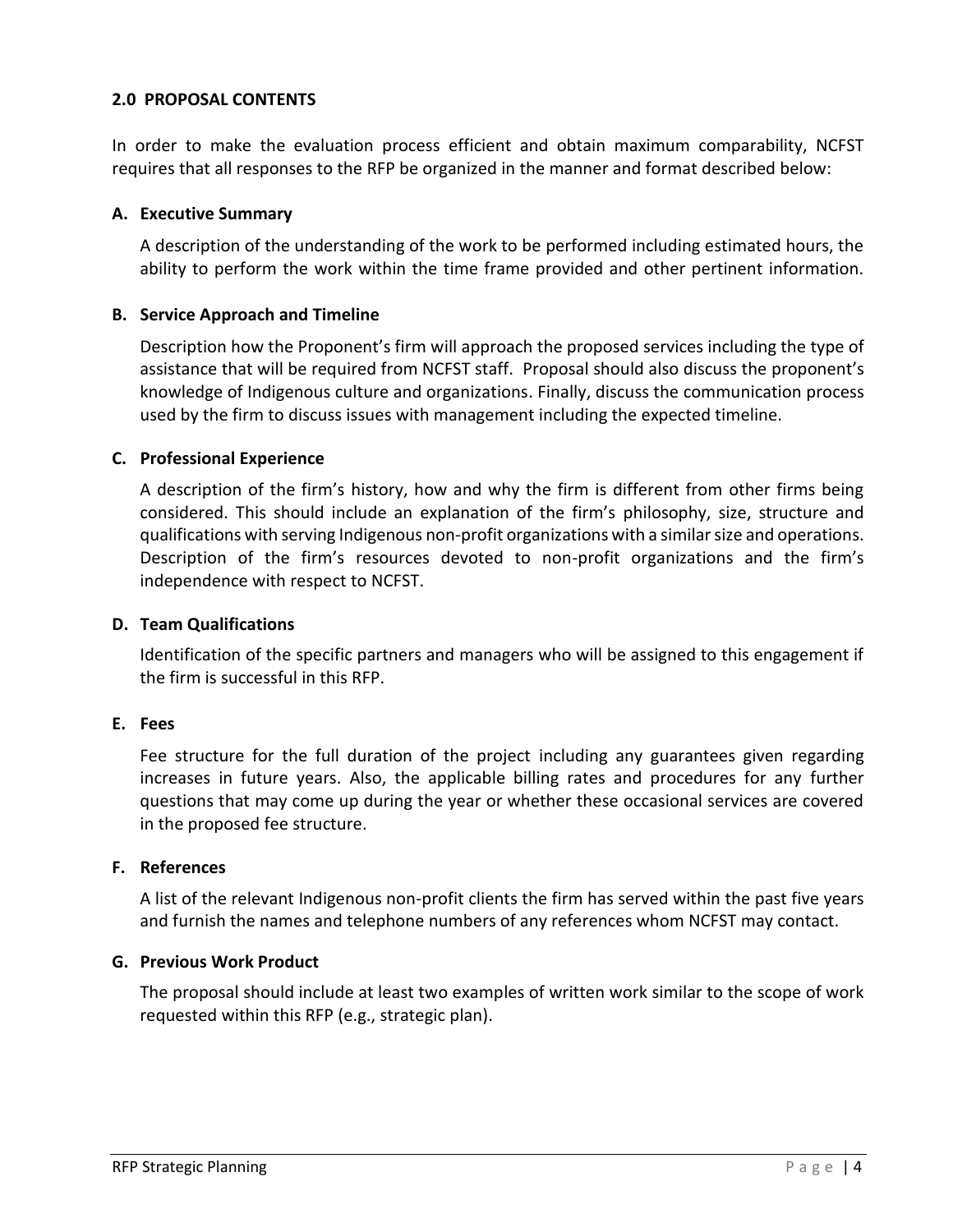# <span id="page-6-0"></span>**2.1 Qualifications**

To be considered a candidate for the provision of communication and public relations services for NCFST bidders must:

- Have a minimum of five (5) years of experience in providing similar services to Indigenous nonprofit organizations.
- Have experience in providing these services for similar sized non-profits.
- Be current with respect to legislation relevant to the operation of non-profit organizations.
- Not be a member of the NCFST' Board of Directors.

## <span id="page-6-1"></span>**2.2 Evaluation and Selection Criteria**

Proposals will be evaluated by NCFST's Senior Management staff. All aspects of the submissions will be taken into consideration when evaluating the proposals. This includes the following:

- Proposed fees and costs. Value will be compared to cost and therefore the lowest cost proposal may not be selected.
- The firm's understanding of the scope of the proposed professionalservices as evidenced by the proposal submitted, including the firm's standards and approach.
- The background and experience of the firm in providing similar services as well as specific background, education, qualifications and relevant experience of key personnel to be assigned to the account.
- References.

NCFST may, at its discretion, request presentations by or meetings with any or all Proponents to clarify or negotiate modifications to the Proponent's Proposals. However, NCFST reserves the right to make an award without further discussion of the Proposals submitted. Therefore, Proposals should be submitted initially on the most favorable terms, from both technical and price standpoints, which the Proponent can propose. NCFST contemplates award of the contract to the responsible Proponent with the highest total points.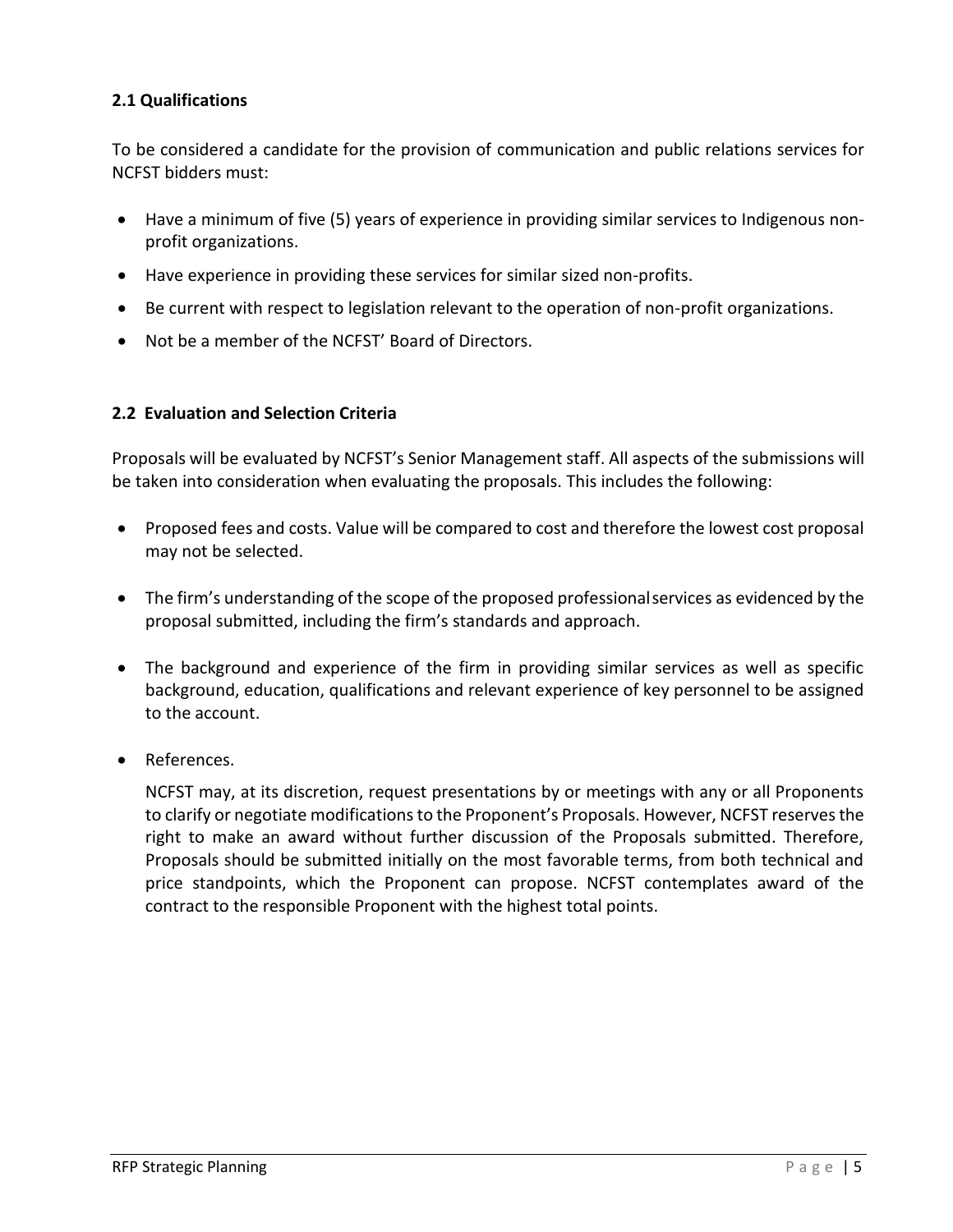#### <span id="page-7-0"></span>**3.0 PROPONENTS INSTRUCTIONS**

## <span id="page-7-1"></span>**3.1 Submission Address and Deadline**

Proponents must submit their enquiries and an electronic copy of the Proposal directly to NCFST to the following email address: [RFP.StrategicPlanning@nativechild.org](mailto:RFP.StrategicPlanning@nativechild.org)

- Receipt of proposal will be confirmed via email in 24 hours after the competition closes.
- Proposals submitted by facsimile transmission (fax) or mail will not be accepted.
- Proposals must be received on NCFST's website or via MERX portal no later than the submission deadline (as indicated on the front page of the RFP). Proposals received after the submission deadline will not be accepted.
- Proposals must be signed by the appropriate signing officer or officers of the Proponent.
- Proposals, once submitted, become the property of NCFST and held by the Administrator.
- All Proposals will be kept in the strictest of confidence subject to such disclosure as may be required under the provisions of Ontario, The Freedom of Information and Protection of Privacy Act or The Personal Health Information Act.

**It is solely the Proponent's responsibility to ensure that the Proposal is received prior to the submission deadline.**

## <span id="page-7-2"></span>**3.2 Proposal Inquiries**

- Proponents shall be solely responsible for obtaining all information that may be necessary in order to understand the requirements of this RFP and submit a Proposal in accordance with its terms and conditions. No allowance shall be made for the failure of a Proponent to obtain such information or to make such investigations.
- Proponents shall examine the RFP as soon as possible after receipt. Should a Proponent discover any errors or omissions, the Proponent shall post to MERX and on NCFST's website as soon as possible, and no later than February 16, 2022 2pm, as further instructions may be issued to all Proponents before the submission deadline.
- All inquiries related to this RFP are to be directed via MERX or on NCFST's website, by **February 16, 2022 by 2pm**. Inquiries received after this date will not be answered.
- Inquiries submitted by facsimile transmission (fax) will not be accepted and/or responded. Any oral communications shall be considered unofficial and non-binding. Only written responses to written communication shall be considered official.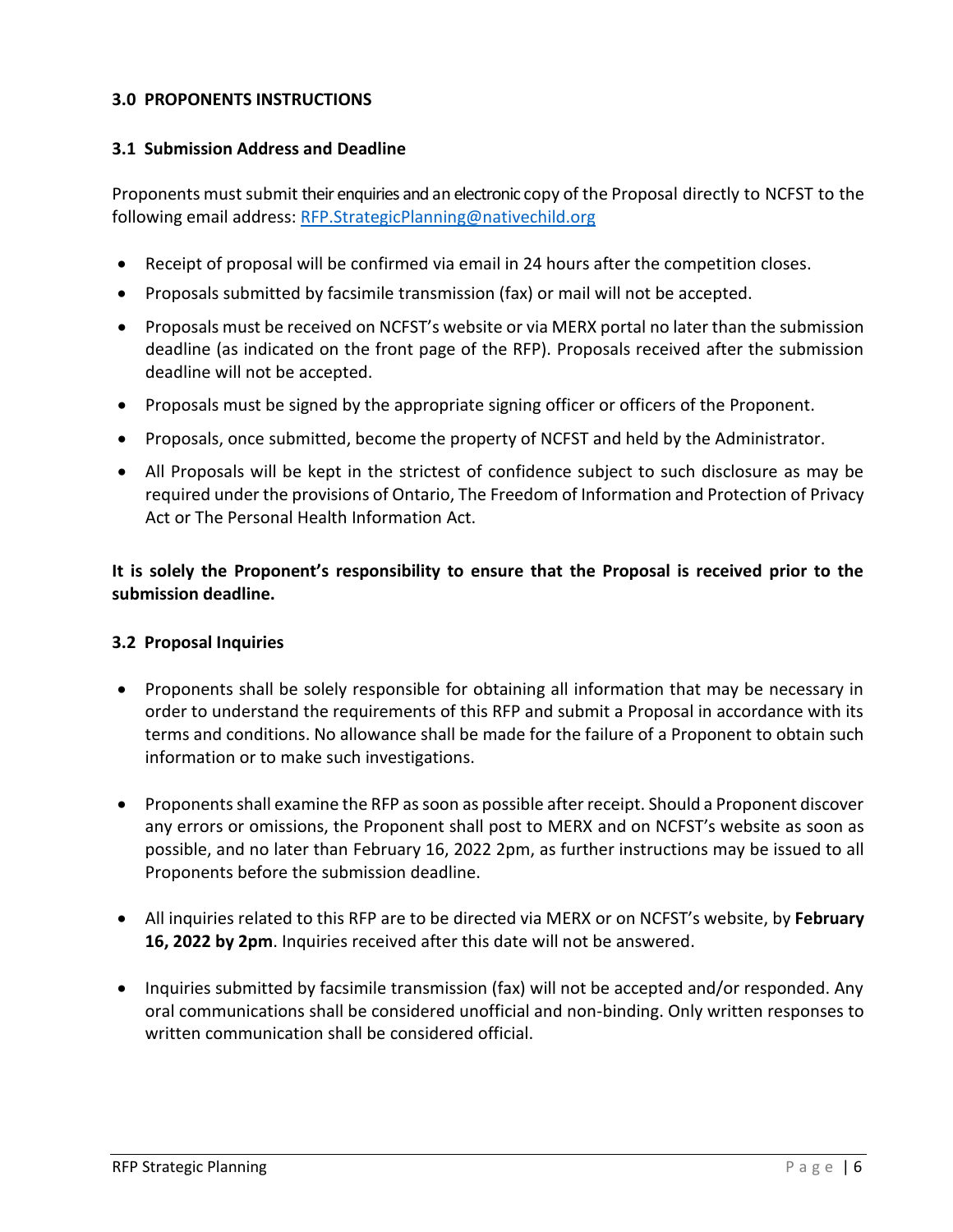## <span id="page-8-0"></span>**3.3 Clarifications and Interpretations**

- Each prospective Proponent shall be responsible for conducting its own due diligence on the data and information upon which their proposal is based.
- Prospective Proponents shall be deemed to have gathered all information necessary to perform their obligations under the RFP.
- Information referenced in this RFP, or otherwise made available by the Administrator as part of this RFP, is provided for the convenience of the Proponent only and NCFST does not warrant the accuracy or completeness of this information.
- Prospective Proponents that find discrepancies or omissions in the information provided, or that have questions as to the meaning or intent of various aspects of the proposal, shall at once notify the Administrator, who will, if necessary, and only send written instructions, clarifications, or explanations to all prospective Proponents who have submitted an expression of interest to this RFP.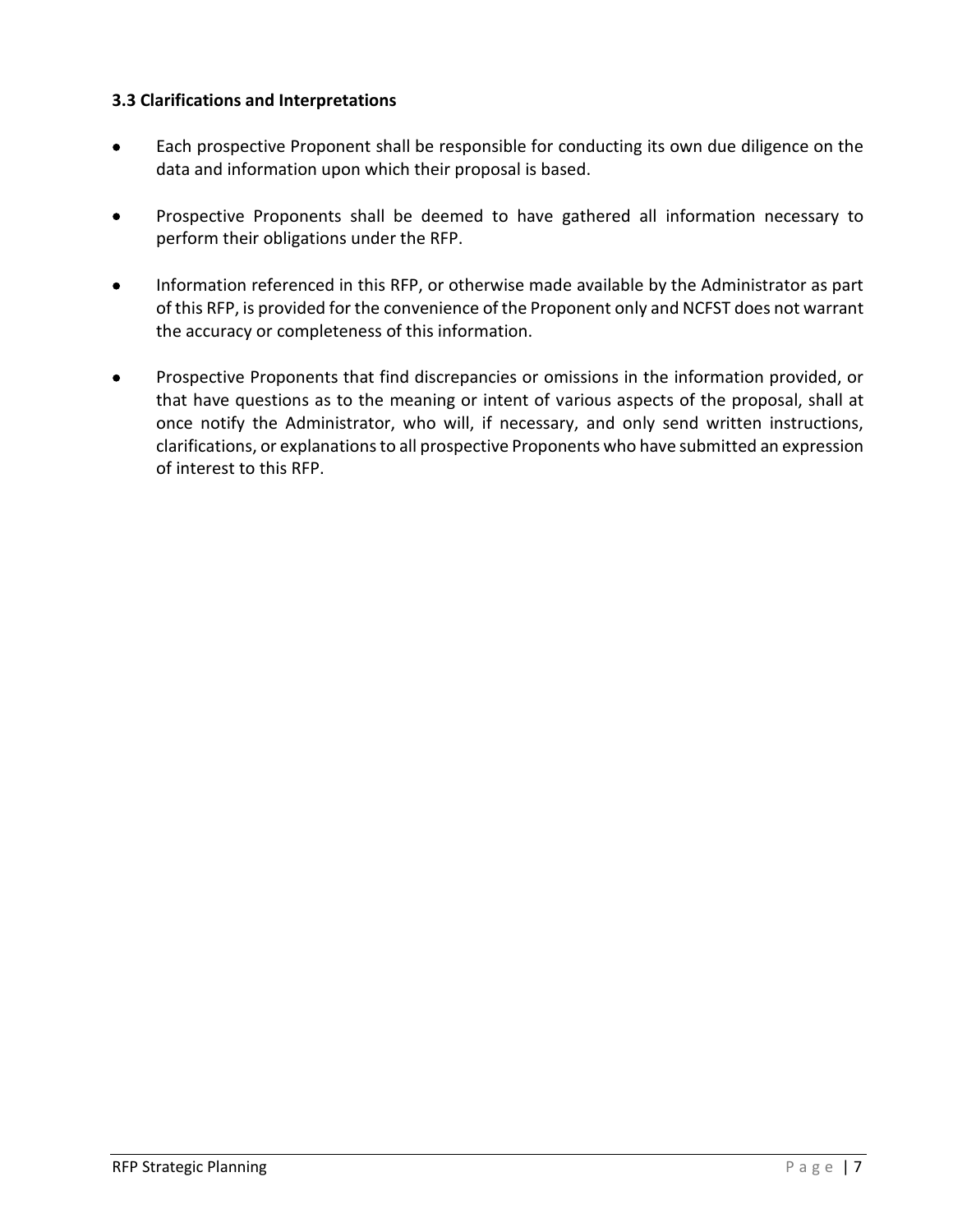## <span id="page-9-0"></span>**4.0 PROPOSAL CONDITIONS**

A Proponent should clearly understand and by submitting a Proposal agrees that its proposal or any part of its Proposal is subject to the following conditions in addition to any other terms and conditions set out in this RFP.

## <span id="page-9-1"></span>**4.1 Right of Rejection**

- The submission of a Proposal, the receipt of a Proposal, and the opening of a Proposal, or any one of those, does not constitute acceptance, in any way whatsoever, of a Proposal.
- Proposal(s) received after the submission deadline will not be considered.
- No Proposal will be considered from a Proponent where the Evaluation Committee, in its sole discretion, determines that a potential conflict of interest exists. No proposal will be considered that is in any way conditional or that proposes to impose conditions on the Administrator or NCFST that are inconsistent with the requirements of this RFP and the terms and conditions stipulated herein.
- A Proposal is not and shall not be deemed in any way to be a unilateral contract. It is an offer by the Proponent to NCFST to carry out the provisions set out in this RFP. A Proposal may be accepted or rejected based on NCFST' sole discretion.
- NCFST in its entire discretion, may reject or accept all or any part of a Proposal or any of the Proposals submitted in response to this RFP. NCFST is under no obligation whatsoever to accept the Proposal with the lowest cost, or the highest score based on the evaluation criteria, or any Proposal.

## <span id="page-9-2"></span>**4.2 Right to Reissue RFP**

NCFST reserves the right to reissue the RFP where, in its opinion, none of the proposals submitted in response to the RFP warrant acceptance or where it would be in the best interests of NCFST.

## <span id="page-9-3"></span>**4.3 Cost of Proposal**

Costs incurred in the preparation, presentation and submission of a Proposal shall be borne entirely by the Proponent.

## <span id="page-9-4"></span>**4.4 Decisions of Evaluation Committee**

All decisions on the degree to which a Proposal meets the stated criteria or the score assigned to a Proponent or part of a Proposal will be determined solely by the Evaluation Committee. The Evaluation Committee's determinations in this regard are final (and may not be appealed by a Proponent).